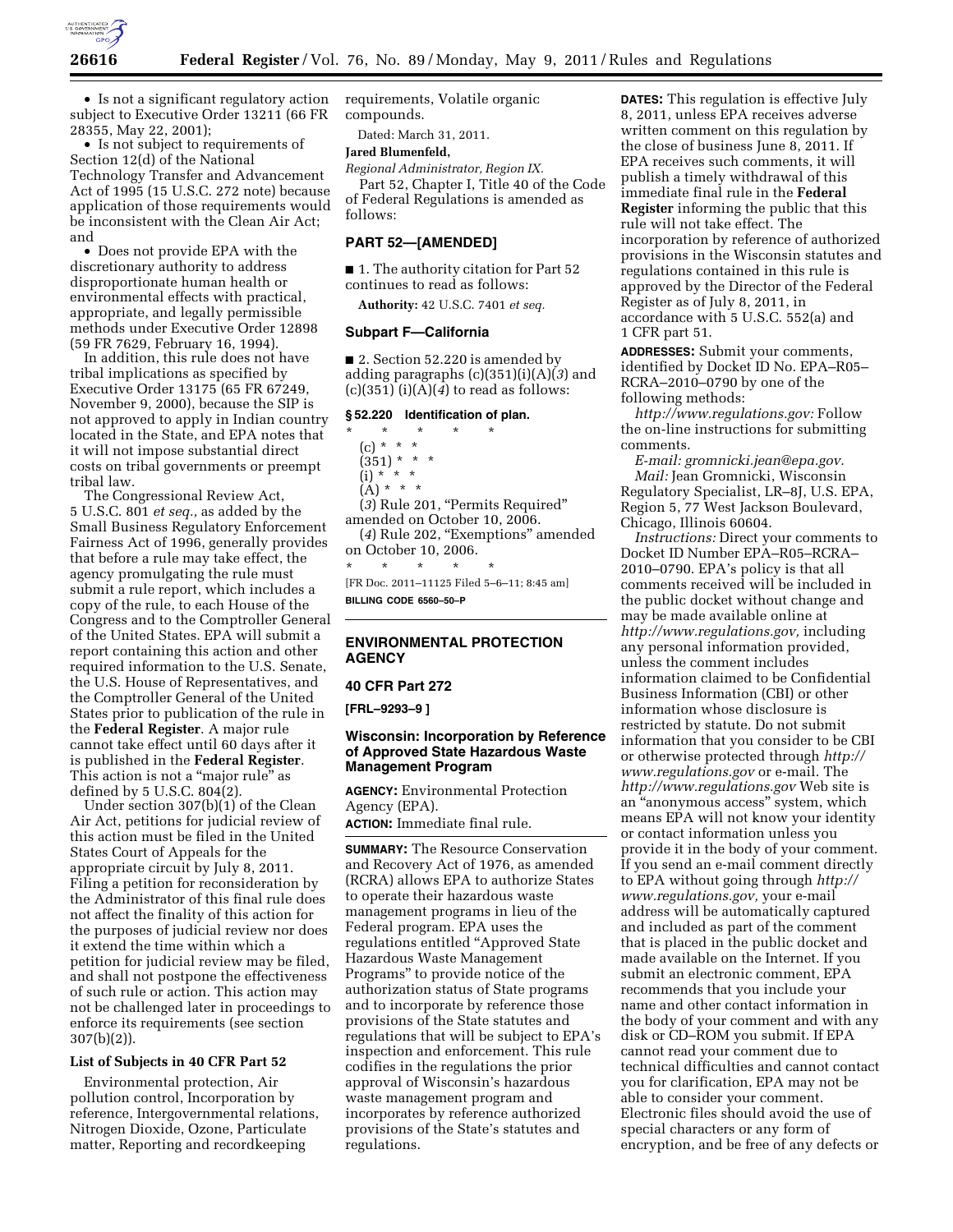viruses. For additional information about EPA's public docket, visit the EPA Docket Center homepage at *[http://](http://www.epagov/epahome/dockets.htm) [www.epagov/epahome/dockets.htm.](http://www.epagov/epahome/dockets.htm)* 

*Docket:* All documents in the docket are listed in the [www.regulations.gov](http://www.regulations.gov)  index. Although listed in the index, some of the information is not publicly available, e.g., CBI or other information whose disclosure is restricted by statute. Certain other material, such as copyrighted material, will be publicly available only in hard copy. Publicly available docket materials are available either electronically in *[http://](http://www.regulations.gov)  [www.regulations.gov](http://www.regulations.gov)* or in hard copy. You may view and copy the documents that form the basis for this codification and associated publicly available materials from 9 a.m. to 4 p.m., Monday through Friday, excluding Federal holidays, at the following address: U.S. EPA, Region 5, 77 West Jackson Boulevard, Chicago, Illinois. Interested persons wanting to examine these documents should make an appointment with Jean Gromnicki at (312) 886–6162 at least two weeks in advance.

**FOR FURTHER INFORMATION CONTACT:** Jean Gromnicki, Wisconsin Regulatory Specialist, U.S. EPA, Region 5, LR–8J, 77 West Jackson Boulevard, Chicago, Illinois 60604, (312) 886–6162, *e-mail: [gromnicki.jean@epa.gov.](mailto:gromnicki.jean@epa.gov)* 

### **SUPPLEMENTARY INFORMATION:**

#### **I. Incorporation By Reference**

## *A. What is codification?*

Codification is the process of placing a State's statutes and regulations that comprise the State's authorized hazardous waste management program into the Code of Federal Regulations (CFR). Section 3006(b) of RCRA, as amended, allows EPA to authorize State hazardous waste management programs to operate in lieu of the federal hazardous waste management regulatory program.

EPA codifies its authorization of the State programs in 40 CFR part 272 and incorporates by reference State statutes and regulations that EPA will enforce under sections 3007 and 3008 of RCRA and any other applicable statutory provisions.

The incorporation by reference of State authorized programs in the CFR should substantially enhance the public's ability to discern the current status of the authorized State program and State requirements that can be federally enforced. This effort provides clear notice to the public of the scope of the authorized program in each State.

## *B. What is the history of the authorization and codification of Wisconsin's hazardous waste management program?*

Wisconsin initially received final authorization on January 30, 1986, effective January 31, 1986 (51 FR 3783) to implement the RCRA hazardous waste management program. EPA granted authorization for changes to Wisconsin's program on May 23, 1989, effective June 6, 1989 (54 FR 15029), on November 22, 1989, effective January 22, 1990 (54 FR 48243), on April 24, 1992, effective April 24, 1992 (57 FR 15029), on June 2, 1993, effective August 2, 1993 (58 FR 31344), on August 5, 1994, effective October 4, 1994 (59 FR 39971), on August 5, 1999, effective October 4, 1999 (64 FR 42630), on June 26, 2002, effective June 26, 2002 (67 FR 43027), on April 15, 2009 (74 FR 17423) effective April 15, 2009, and on April 17, 2009 (74 FR 17785) effective April 17, 2009.

EPA first codified Wisconsin's authorized hazardous waste program on February 21, 1989, effective April 24, 1989 (54 FR 7422), and updated the codification of Wisconsin's program on March 30, 1990, effective May 29, 1990 (55 FR 11910), and September 22, 1993, effective November 22, 1993 (58 FR 49199). In this action, EPA is revising Subpart YY of 40 CFR part 272 to include the authorization revision actions effective through April 17, 2009.

#### *C. What decisions have we made in this rule?*

The purpose of today's **Federal Register** document is to codify Wisconsin's base hazardous waste management program and its revisions to that program. This codification reflects the Wisconsin hazardous waste program EPA authorized in final rules dated April 15, 2009 (74 FR 17423) and April 17, 2009 (74 FR 17785).

EPA provided notices and opportunity for comments on its decisions to authorize the Wisconsin program. EPA is not now reopening the decisions, nor requesting comments, on the Wisconsin authorizations as published in the **Federal Register**  notices specified in Section B of this document.

This document incorporates by reference Wisconsin's authorized hazardous waste statutes and regulations and clarifies which provisions are included in the authorized and federally enforceable program. By codifying Wisconsin's authorized program and by amending the CFR, the public will be more easily able to discern the status of federally

approved requirements of the Wisconsin hazardous waste management program.

EPA is incorporating by reference the Wisconsin authorized hazardous waste program in subpart YY of 40 CFR part 272. 40 CFR 272.2501 incorporates by reference Wisconsin's authorized hazardous waste statutes and regulations. Section 272.2501 also references the statutory provisions (including procedural and enforcement provisions) which provide the legal basis for the State's implementation of the hazardous waste management program, the Memorandum of Agreement, the Attorney General's Statements, and the Program Description, which are approved as part of the hazardous waste management program under Subtitle C of RCRA.

### *D. What is the effect of Wisconsin's codification on enforcement?*

The EPA retains its authority under statutory provisions, including but not limited to, RCRA sections 3007, 3008, 3013, and 7003, and other applicable statutory and regulatory provisions to undertake inspections and enforcement actions and to issue orders in all authorized States. On occasion when EPA might need to undertake these actions, it will rely on Federal sanctions, Federal inspection authorities, and Federal procedures rather than any authorized State analogues to these provisions. Therefore, EPA is not incorporating by reference any such approved Wisconsin procedural and enforcement authorities. 40 CFR 272.2501 $(c)(2)$  lists the statutory provisions which provide the legal basis for the State's implementation of the hazardous waste management program, as well as those procedural and enforcement authorities that are part of the State's approved program, but these are not incorporated by reference.

## *E. What State provisions are not part of the codification?*

The public needs to be aware that some provisions of Wisconsin's hazardous waste management program are not part of the federally authorized State program. These non-authorized provisions include:

(1) Provisions that are not part of the RCRA subtitle C program because they are ''broader in scope'' than RCRA subtitle C (see 40 CFR 271.1(i));

(2) Federal rules for which Wisconsin is not authorized, but which have been incorporated into the State regulations because of the way the State adopted Federal regulations by reference.

(3) Unauthorized State requirements; and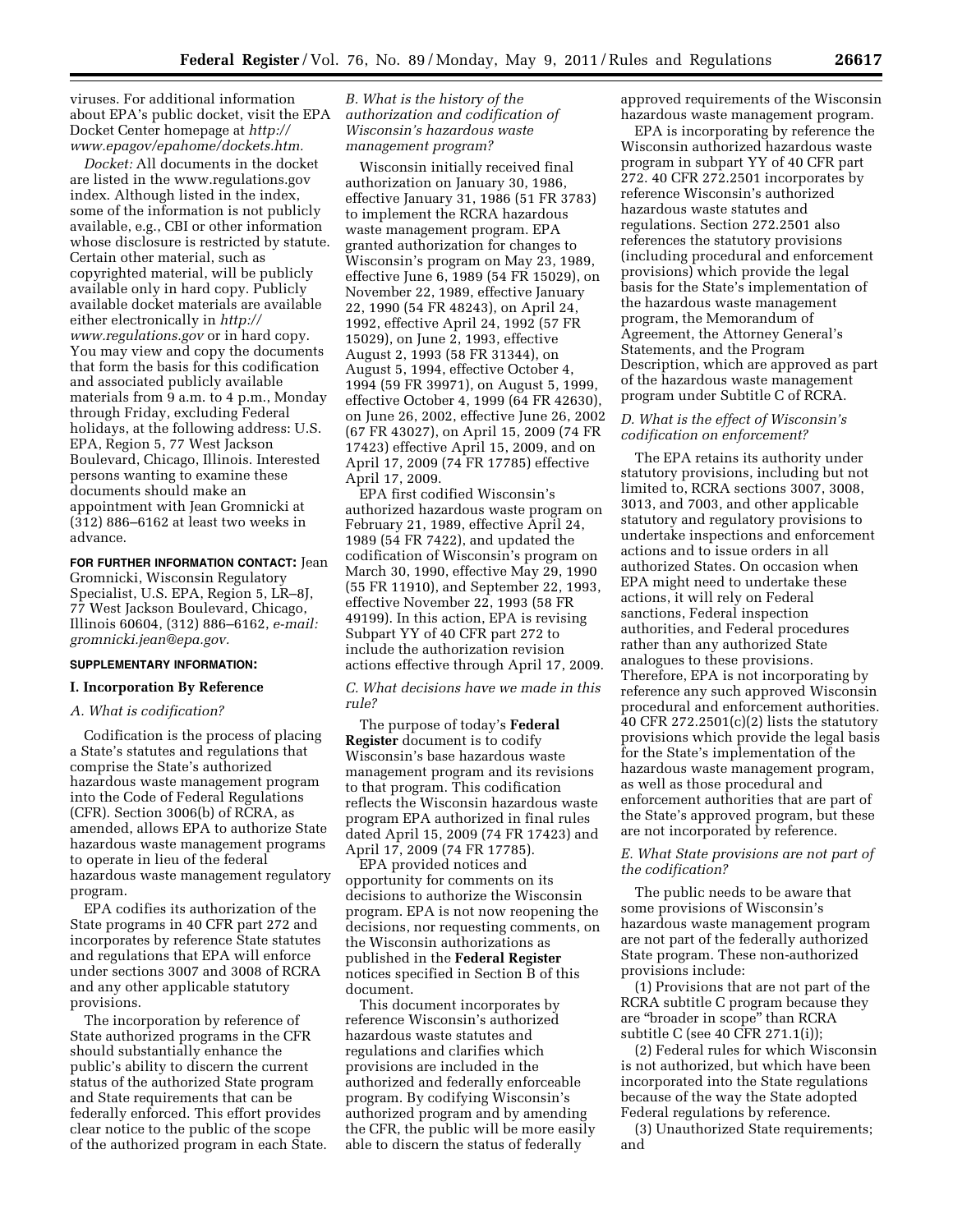(4) State procedural and enforcement authorities which are necessary to establish the ability of the State's program to enforce compliance but which do not supplement the Federal statutory enforcement and procedural authorities.

State provisions that are ''broader in scope'' than the Federal program are not part of the RCRA authorized program and EPA will not enforce them. Therefore, they are not incorporated by reference in 40 CFR part 272. For reference and clarity, 40 CFR 272.2510 (c) (3) lists the Wisconsin regulatory provisions which are ''broader in scope'' than the Federal program and which are not part of the authorized program being incorporated by reference. ''Broader in scope'' provisions cannot be enforced by EPA; the State, however, may enforce such provisions under State law.

With respect to any requirement pursuant to the Hazardous and Solid Waste Amendments of 1984 (HSWA) for which the State has not yet been authorized, EPA will continue to enforce the Federal HSWA standards until the State is authorized for these provisions.

# *F. What will be the effect of federal HSWA requirements on the codification?*

EPA is not amending 40 CFR part 272 to include HSWA requirements and prohibitions that are implemented by EPA. Section 3006(g) of RCRA provides that any HSWA requirement or prohibition (including implementing regulations) takes effect in authorized and not authorized States at the same time. A HSWA requirement or prohibition supersedes any less stringent or inconsistent State provision which may have been previously authorized by EPA (50 FR 28702, July 15, 1985). EPA has the authority to implement HSWA requirements in all States, including authorized States, until the States become authorized for such requirement or prohibition. Authorized States are required to revise their programs to adopt the HSWA requirements and prohibitions, and then to seek authorization for those revisions pursuant to 40 CFR part 271.

Instead of amending the 40 CFR part 272 every time a new HSWA provision takes effect under the authority of RCRA section 3006(g), EPA will wait until the State receives authorization for its analog to the new HSWA provision before amending the State's 40 CFR part 272 incorporation by reference. Until then, persons wanting to know whether a HSWA requirement or prohibition is in effect should refer to 40 CFR 271.1(j),

as amended, which lists each such provision.

Some existing State requirements may be similar to the HSWA requirement implemented by EPA. However, until EPA authorizes those State requirements, EPA can only enforce the HSWA requirements and not the State analogs. EPA will not codify those State requirements until the State receives authorization for those requirements.

#### **II. Administrative Requirements**

## *1. Executive Order 18266: Regulatory Planning Review*

The Office of Management and Budget has exempted this rule from its review under Executive Order 12866 (58 FR 51735, October 4, 1993) and, therefore, this action is not subject to review by OMB.

## *2. Paperwork Reduction Act*

This rule does not impose an information collection burden under the provisions of the Paperwork Reduction Act of 1995 (44 U.S.C. 3501 *et seq.*).

### *3. Regulatory Flexibility Act*

This action authorizes State requirements for the purpose of RCRA section 3006 and imposes no additional requirements beyond those imposed by State law. Accordingly, I certify that this rule will not have a significant economic impact on a substantial number of small entities under the Regulatory Flexibility Act (5 U.S.C. 601 *et seq.*).

#### *4. Unfunded Mandates Reform Act*

Because this rule approves preexisting requirements under State law and does not impose any additional enforceable duty beyond that required by State law, it does not contain any unfunded mandate or significantly or uniquely affect small governments, as described in the Unfunded Mandates Reform Act of 1995 (Pub. L. 104–4).

### *5. Executive Order 13132: Federalism*

Executive Order 13132 (64 FR 43255, August 10, 1999) does not apply to this rule because it will not have federalism implications (*i.e.,* substantial direct effects on the States, on the relationship between the national government and the States, or on the distribution of power and responsibilities among the various levels of government).

## *6. Executive Order 13175: Consultation and Coordination With Indian Tribal Governments*

Executive Order 13175 (65 FR 67249, November 9, 2000) does not apply to this rule because it will not have tribal implications (*i.e.,* substantial direct

effects on one or more Indian tribes, or on the relationship between the Federal Government and Indian tribes, or on the distribution of power and responsibilities between the Federal Government and Indian tribes).

# *7. Executive Order 13045: Protection of Children From Environmental Health and Safety Risks*

This rule is not subject to Executive Order 13045 (62 FR 19885, April 23, 1997), because it is not economically significant as defined in Executive Order 12866 and because EPA does not have reason to believe the environmental health or safety risks addressed by this action present a disproportionate risk to children.

# *8. Executive Order 13211: Actions That Significantly Affect Energy Supply, Distribution, or Use*

This rule is not subject to Executive Order 13211 (66 FR 28355, May 22, 2001), because it is not a significant regulatory action as defined in Executive Order 12866.

## *9. National Technology Transfer Advancement Act*

EPA approves State programs as long as they meet criteria required by RCRA, so it would be inconsistent with applicable law for EPA, in its review of a State program, to require the use of any particular voluntary consensus standard in place of another standard that meets requirements of RCRA. Thus, the requirements of section 12(d) of the National Technology Transfer and Advancement Act of 1995 (15 U.S.C. 272 note) do not apply to this rule.

#### *10. Executive Order 12988*

As required by section 3 of Executive Order 12988 (61 FR 4729, February 7, 1996), in issuing this rule, EPA has taken the necessary steps to eliminate drafting errors and ambiguity, minimize potential litigation, and provide a clear legal standard for affected conduct.

# *11. Executive Order 12630: Evaluation of Risk and Avoidance of Unanticipated Takings*

EPA has complied with Executive Order 12630 (53 FR 8859, March 18, 1988) by examining the takings implications of the rule in accordance with the Attorney General's Supplemental Guidelines for the Evaluation of Risk and Avoidance of Unanticipated Takings issued under the executive order.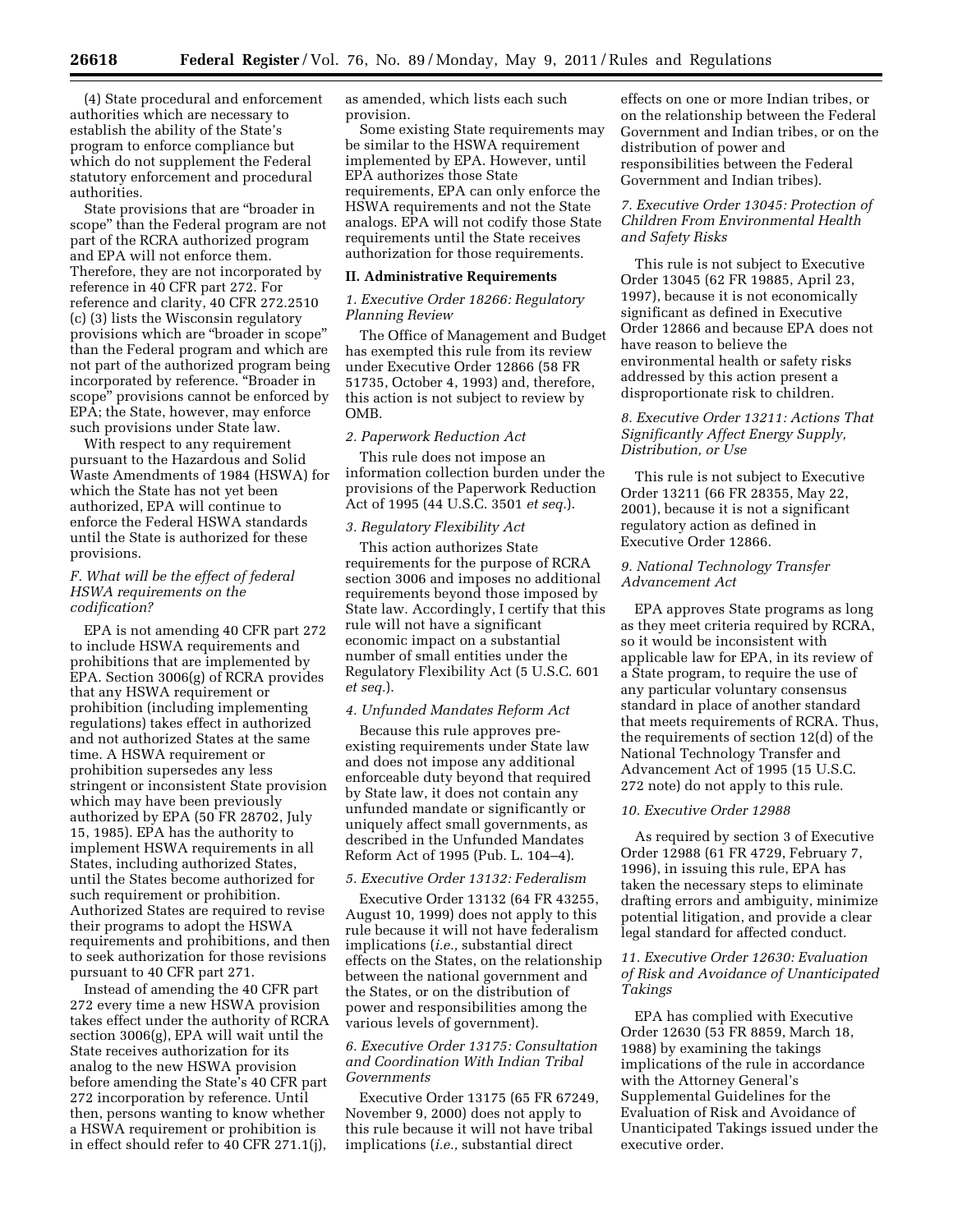### *12. Executive Order 12898: Federal Actions To Address Environmental Justice in Minority Populations and Low Income Populations*

Because this rule proposes authorization of pre-existing State rules and imposes no additional requirements beyond those imposed by State law and there are no anticipated significant adverse human health or environmental effects, the rule is not subject to Executive Order 12898 (59 FR 7629, February 16, 1994).

#### *13. Congressional Review Act*

EPA will submit a report containing this rule and other information required by the Congressional Review Act (5 U.S.C. 801 *et seq.*) to the U.S. Senate, the U.S. House of Representatives, and the Comptroller General of the United States prior to the publication in the **Federal Register**. A major rule cannot take effect until 60 days after it is published in the **Federal Register**. This action is not a ''major rule'' as defined by 5 U.S.C. 804(2).

### **List of Subjects in 40 CFR Part 272**

Environmental protection, Administrative practice and procedure, Confidential business information, Hazardous materials transportation, Hazardous waste, Indians—lands, Incorporation by reference, Intergovernmental relations, Penalties, Reporting and recordkeeping requirements.

Dated: March 24, 2011.

# **Susan Hedman,**

*Regional Administrator, Region 5.* 

For the reasons set forth in the preamble, 40 CFR part 272 is amended as follows:

# **PART 272—APPROVED STATE HAZARDOUS WASTE MANAGEMENT PROGRAMS**

■ 1. The authority citation for part 272 continues to read as follows:

**Authority:** Secs. 2002(a), 3006, and 7004(b) of the Solid Waste Disposal Act, as amended by the Resource Conservation and Recovery Act, as amended, 42 U.S.C. 6912(a), 6926, and 6974(b).

#### **Subpart YY—[Amended]**

■ 2. Section 272.2501 is revised to read as follows:

### **§ 272.2501 Wisconsin State-administered program: Final authorization.**

(a) Pursuant to section 3006(b) of RCRA, 42 U.S.C. 6926(b), Wisconsin has final authorization for the following elements as submitted to EPA in Wisconsin's base program application

for final authorization which was approved by EPA effective on January 31, 1986. Subsequent program revision applications were approved effective on June 6, 1989, January 22, 1990, April 24, 1992, August 2, 1993, October 4, 1994, October 4, 1999, June 26, 2002, April 15, 2009, and April 17, 2009.

(b) The State of Wisconsin has primary responsibility for enforcing its hazardous waste management program. However, EPA retains the authority to exercise its inspection and enforcement authorities in accordance with sections 3007, 3008, 3013, and 7003 of RCRA, 42 U.S.C. 6927, 6928, 6934, and 6973, and any other applicable statutory and regulatory provisions, regardless of whether the State has taken its own actions, as well as in accordance with other statutory and regulatory provisions.

(c) State Statutes and Regulations. (1) The Wisconsin regulations referenced in paragraph (c)(1)(i) of this section are incorporated by reference as part of the hazardous waste management program under subtitle C of RCRA, 42 U.S.C. 6921 *et seq.* (See § 272.2). The director of the Federal Register approves this incorporation by reference in accordance with 5 U.S.C. 552(a) and 1 CFR part 51. You may obtain copies of the Wisconsin regulations (Wisconsin Administrative Code) that are incorporated by reference in this paragraph from: Reference Bureau, One East Main Street, Suite 200, Madison, Wisconsin 53701–2037. You may inspect a copy at EPA Region 5, from 8 a.m. to 4 p.m., 77 West Jackson Boulevard, Chicago, Illinois, 60604, or at the National Archives and Records Administration (NARA). For more information on the availability of this material at NARA, call 202–741–6030, or go to: *[http:/www.archives.gov/](http:/www.archives.gov/federal-register/cfr/ibrlocations.html)  [federal-register/cfr/ibrlocations.html.](http:/www.archives.gov/federal-register/cfr/ibrlocations.html)* 

(i) The Binder entitled ''EPA-Approved Wisconsin Department of Natural Resources Regulatory and Statutory Requirements Applicable to the Hazardous Waste Program,'' May 2009. Only those provisions that have been authorized by EPA are incorporated by reference. These regulatory provisions are listed in Appendix A to Part 272.

(ii) [Reserved]

(2) The following provisions provide the legal basis for the State's implementation of the hazardous waste management program, but they are not being incorporated by reference and do not replace Federal authorities: Wisconsin Statutes, Sections 13.93(2m)(b)7, 19.21, 19.31, 19.32(2) and (5), 19.35(3) and (4), 19.36, 19.37(1) and (2), 23.32(1), 101.055, 141.05(47),

227.14, 227.51, 283.01(7) and (12), 283.11, 283.21(2), 283.31, 283.33, 287.07(1m)(a) and (am), 287.15, 287.18, 287.189, 289.22(1m) and (2), 289.25– 289.28, 289.30(3), 289.33(6), 289.34, 289.41(1)(a),(b), (c) and (m), (3)(a)(5), (4) and (5)(d), (6) and (7), 289.61–289.68, 289.91–289.97, 291.01(7), (17), and (21), 291.05 (1)–(7), 291.11, 291.15, 291.21, 291.23, 291.25, 291.25(4), 291.37, 291.85–291.97, 291.97(1), 292, 292.11, 295.01(2)(c), 299.45(1)(a), 803.09 and 985.05. Copies of the Wisconsin Statutes are available from: Legislative Reference Bureau, One East Main Street, Suite 200, Madison, Wisconsin 53701–2037.

(3) The following statutory and regulatory provisions are broader in scope than the Federal program, are not part of the authorized program, and are not incorporated by reference:

(i) The Wisconsin Administrative Code, 2006/2007 Edition, Sections NR 665.0071(1)(b)6, 666.900–666.905, 666.909, 666.910, 670.007, and 670.427, chapter NR 670 Appendix II: Hazardous Waste Fee Table, and section NR 673.08.

(ii) [Reserved]

(4) Memorandum of Agreement. The Memorandum of Agreement between EPA Region 5 and the State of Wisconsin (WDNR), signed by the EPA Regional Administrator on October 23, 2008, is referenced as part of the authorized hazardous waste management program under subtitle C of RCRA, 42 U.S.C. 6921 *et seq.* 

(5) Statement of Legal Authority. ''Attorney General's Statement for Final Authorization,'' signed by the Attorney General of Wisconsin on July 23, 1985, and revisions, supplements and addenda to that Statement dated December 27, 1985, June 30, 1987, July 22, 1987, March 29, 1988, December 10, 1991, February 25, 1994, April 27, 1999, September 18, 2000, and October 31, 2007 are referenced as part of the authorized hazardous waste management program under subtitle C of RCRA, 42 U.S.C. 6921 *et seq.* 

(6) Program Description. The Program Description and any other materials submitted as supplements thereto are referenced as part of the authorized hazardous waste management program under subtitle C of RCRA, 42 U.S.C. 6921 *et seq.* 

■ 3. Appendix A to part 272 is amended by revising the listing for Wisconsin to read as follows:

#### **Appendix A to Part 272—State Requirements**

\* \* \* \* \*

#### **Wisconsin**

The regulatory provisions include: The Wisconsin Administrative Code, 2006/2007